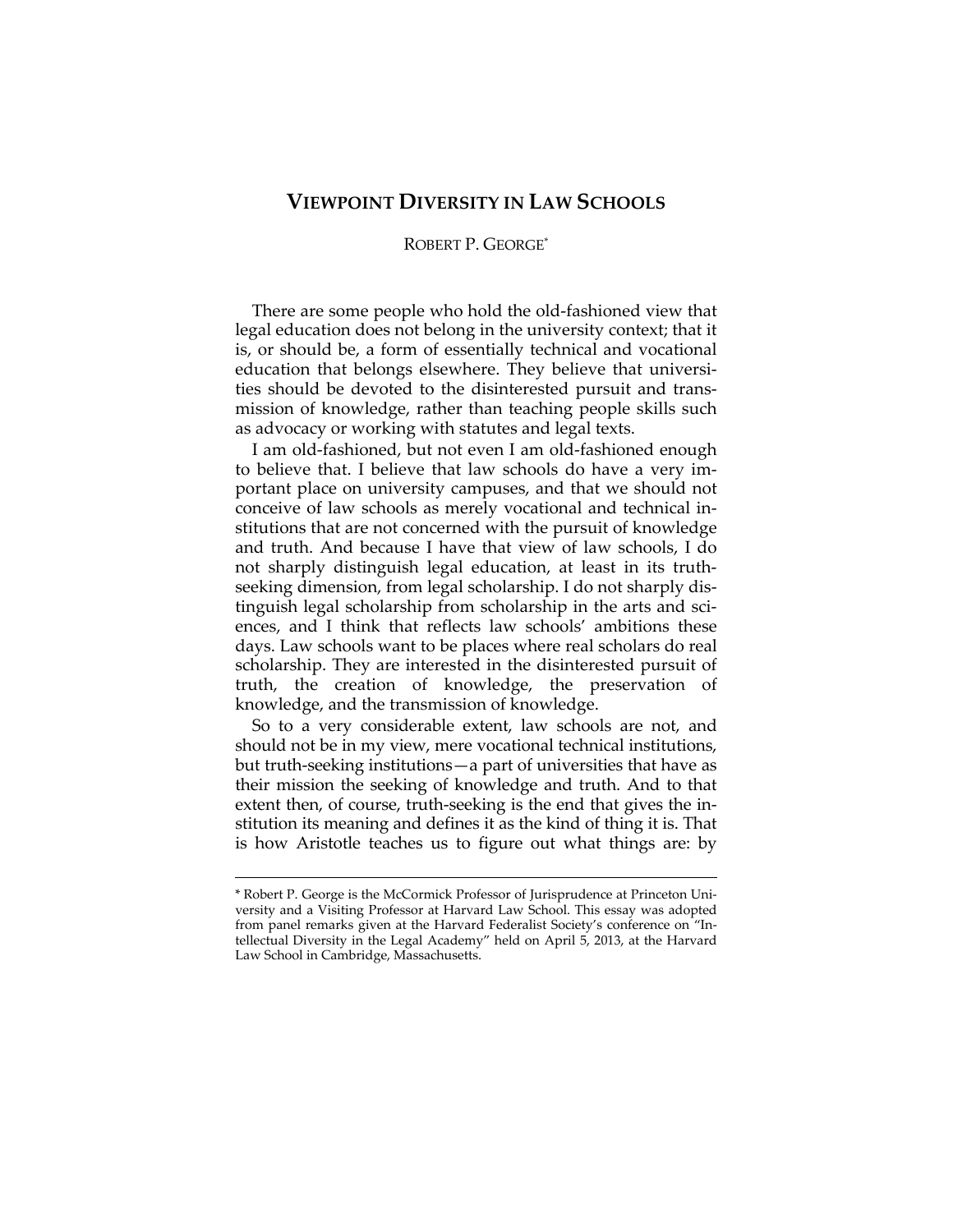what their aims are, what they do, what the end, the *telos* is. So truth-seeking has to be, and rightly is, part of the mission.

Learned Hand said that the spirit of liberty is the spirit of being not too sure one is right.<sup>1</sup> That is part of the spirit of liberty, but I think it is also the spirit of truth-seeking. Having a sense of one's own fallibility, a sense that one could be wrong even in one's basic premises and most fundamental beliefs, is essential to the project of truth-seeking. That is not to say that we should not be advocates for our points of view or that we should not be engaged as scholars politically. I would be a gross hypocrite if I said something like that. I am very engaged—notoriously engaged—politically, always on the wrong side from my colleagues' point of view. So, no, it does not mean that, but it does mean recognizing one's fallibility and the possibility that one could be wrong. It requires, therefore, a certain sort of intellectual humility and personal humility. It requires a willingness to entertain the other side's arguments in a serious way, and to listen to them just in case one is wrong and the other side is right.

I think the proper attitude to adopt is the attitude that Socrates teaches us to adopt in Plato's *Gorgias*: You should look for the friend who will benefit you enormously by showing you where you are in error—your truest friend is the person who corrects you when you are wrong. That openness to argument, and to having one's premises and most fundamental beliefs and values challenged, is terribly important to the truth-seeking mission that defines institutions like Harvard University and the Harvard Law School.

It seems to me that orthodoxies create the very great risk of groupthink. Groupthink is toxic to thought and inquiry and, thus, to the mission of any intellectual community or institution. The problem with groupthink is that when you are in it, you do not know you are in it. When is the last time you met somebody who said, "Yeah, you know what my problem is? My problem is groupthink. I just think like everybody else around me." When you are in groupthink, you will swear on the Bible or whatever your holy book is, even if it is *The Origin of Species*, that you are not in groupthink, and you would pass a lie detec-

<sup>1</sup>*. E.g.*, David R. Dow, *The Relevance of Legal Scholarship: Reflections on Judge Kozinski's Musings*, 37 HOUS. L. REV. 329, 340 (2000) (quoting Learned Hand as saying "[t]he spirit of liberty is the spirit which is not too sure that it is right").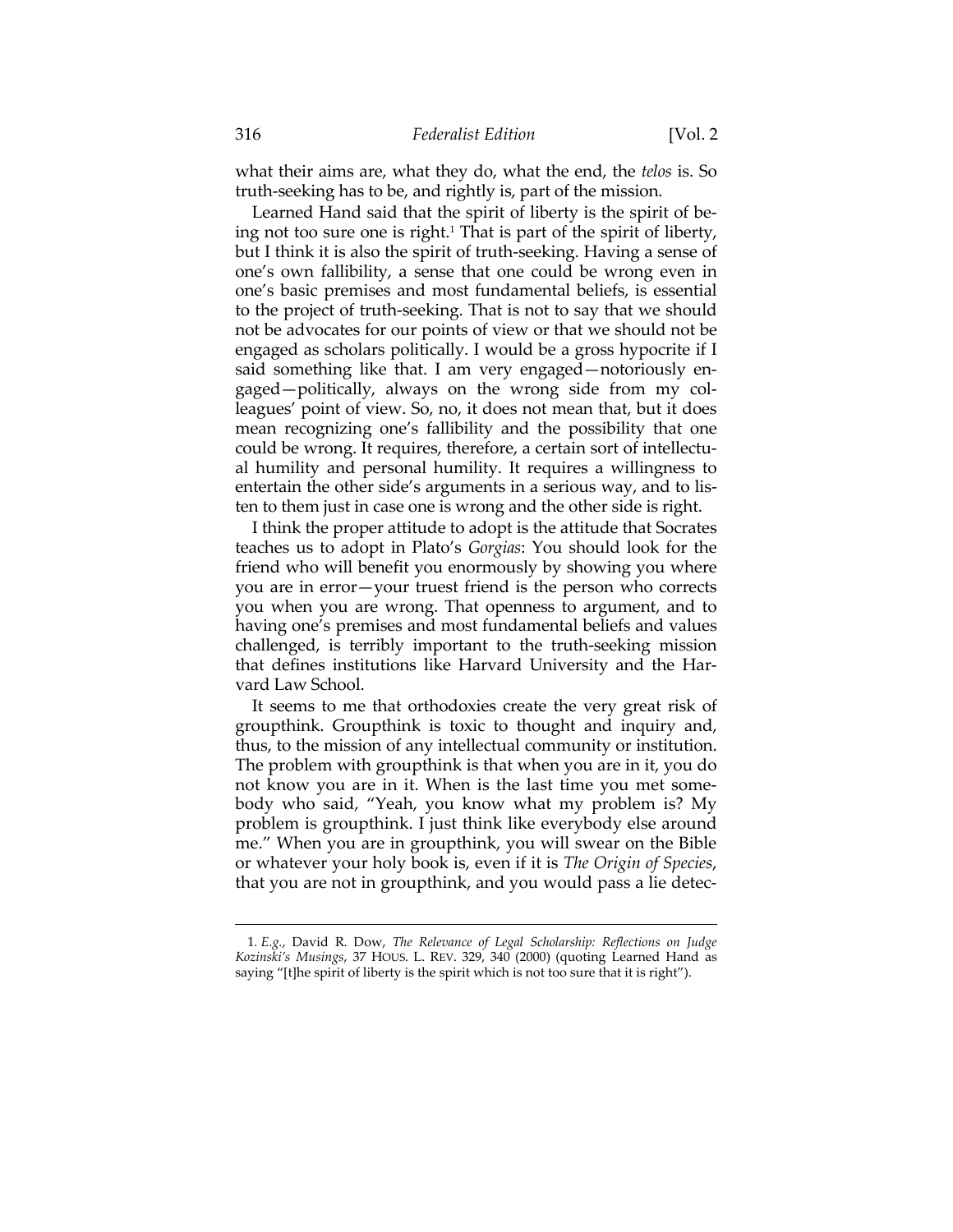tor test. But that does not mean that you are not in groupthink. Wherever there is orthodoxy, you have to be concerned about the risks of groupthink.

It seems to me that viewpoint diversity, or intellectual diversity, has its value as a vaccine against groupthink and as an antidote to groupthink once it has set in. That is the real value of intellectual diversity. People who have the spirit of being not too sure that they are right, people who want to be challenged because they know that challenging others and being challenged is integral and indispensable to the process of truth-seeking, it seems to me, will want to have viewpoint or intellectual diversity in order to accomplish the mission of the institution.

This is not just an abstract appeal to fairness. Somebody could say that it is not fair that there are sixty-seven Democrats and two Republicans on the faculty, or that it is not fair that everybody is for same-sex marriage and nobody is defending the conjugal understanding of marriage. We could debate whether there is a serious issue there with fairness, but that is not what I am arguing for here. I am arguing for intellectual diversity not by abstract appeal to fairness and abstract ideal or principle, but rather to it as being integral to the truth-seeking process.

Now, of course, we all know that it is difficult to get intellectual diversity, and I think there are a number of reasons for that. In my own experience it is true—and some of my more liberal colleagues have told me that in their experience it is true—that there is sometimes conscious discrimination against people who dissent from campus orthodoxies in hiring and promotion. Jeffrey Stout, my colleague in the Religion Department at Princeton, has mentioned his own experience in being in hiring committees and departmental meetings. He says it has happened twice with two different candidates, where it was simply openly said by some participants in the meeting that, "Well, this candidate is not appropriate for us because this candidate is pro-life." The people saying that just assumed that everybody else would go along. Jeffrey, to his very great credit, is not of that view and objected to any consideration of that.

So sometimes it is conscious, but I think that is not the fundamental problem. I think that is comparatively rare. I could cite some cases that I know about. I know cases like the one Jeff Stout has reported to me. Probably, other people in the acade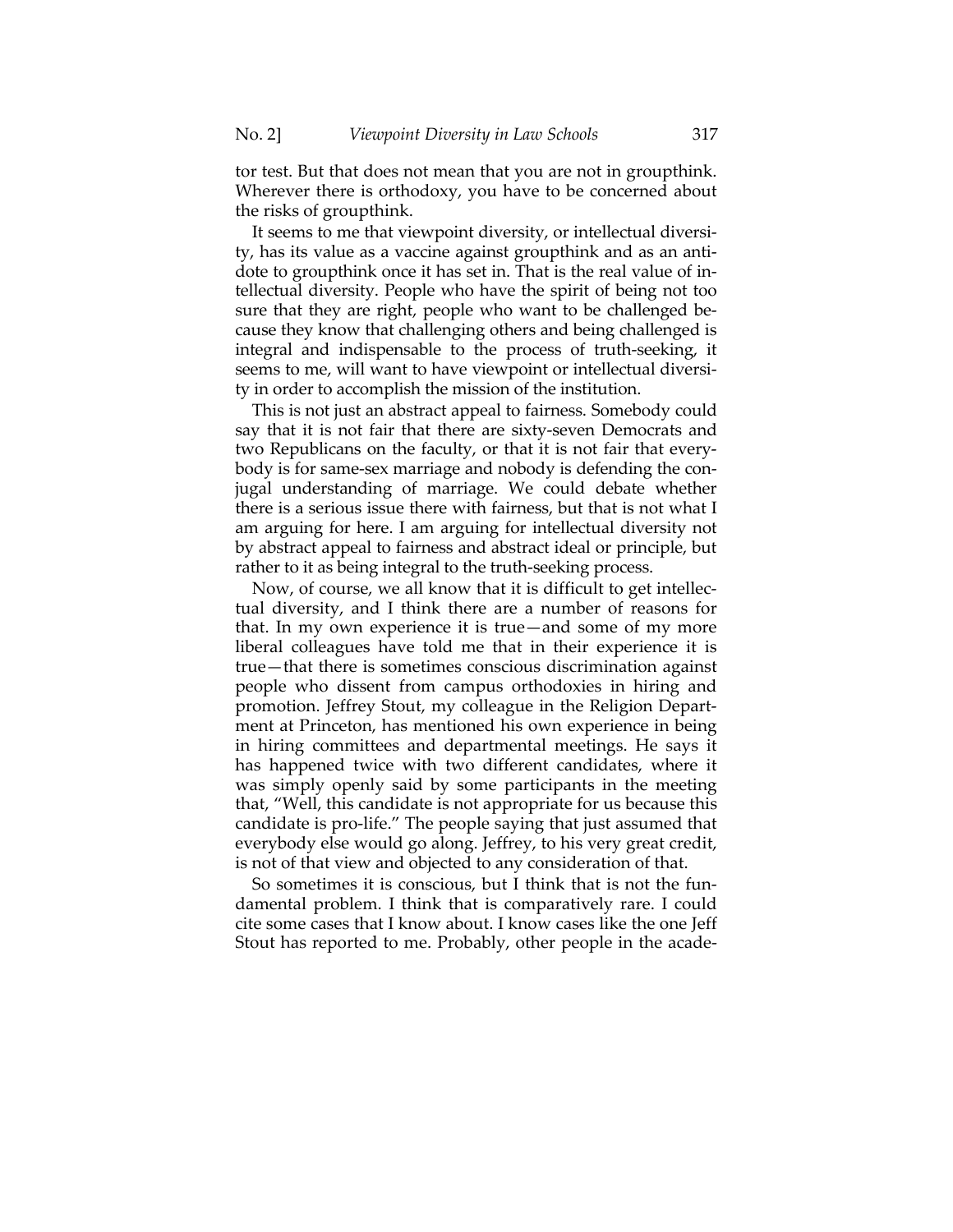my could mention their cases. But the more fundamental problem is non-conscious discrimination.

In this vale of tears, we human beings, fallen and frail creatures that we are, have a lot of trouble appreciating good work and even good arguments when they run contrary to our own opinions, especially when we are deeply emotionally invested in those opinions. This is not a liberal problem or a progressive or a left wing problem—it is a human nature problem. It does not matter whether you have left wing orthodoxy or right wing orthodoxy. It does not matter what kind of institution it is. Wherever you find an overwhelming dominant opinion on one side, it is going to be very difficult for a lot of people to draw the distinction between work they disagree with, despite its being very good and challenging and interesting and important, and work that goes contrary to what they just know to be true and what is really important and critical to them, and bound up with their sense of who they are as a—fill in the blank—progressive or, for that matter, conservative.

My friend and colleague Alan Kors at the University of Pennsylvania, with whom I am usually in complete agreement about everything, disagrees with me about this. He thinks it is a liberal and progressive problem, and not a human nature problem. He thinks it has something to do with the left. I do not think it has something to do with the left. I think it is a human nature problem, and you would have it wherever you have orthodoxies.

What should we do to improve intellectual diversity? I am not in a position of having much power in doing it, but I would say to my friends who are on the more liberal side of the street, and who perceive the problem as I do and think something needs to be done about it, that first, we must strike against any conscious discrimination based on viewpoint, and second, we must strongly encourage people, by precept and example, to be self-critical. Being self-critical is an essential virtue for scholarship anyway. We need to encourage people to be self-critical so that they will be able to say, as I might say about the work of my colleague at Princeton, Peter Singer, that I am scandalized by his advocacy of infanticide,<sup>2</sup> but he is making an argument that has to be met. The

<sup>2</sup>*. See generally* PETER SINGER, PRACTICAL ETHICS 154 (3d ed. 2011) ("We should put very strict conditions on permissible infanticide; but these restrictions should owe more to the effects of infanticide on others than to the intrinsic wrongness of killing an infant.").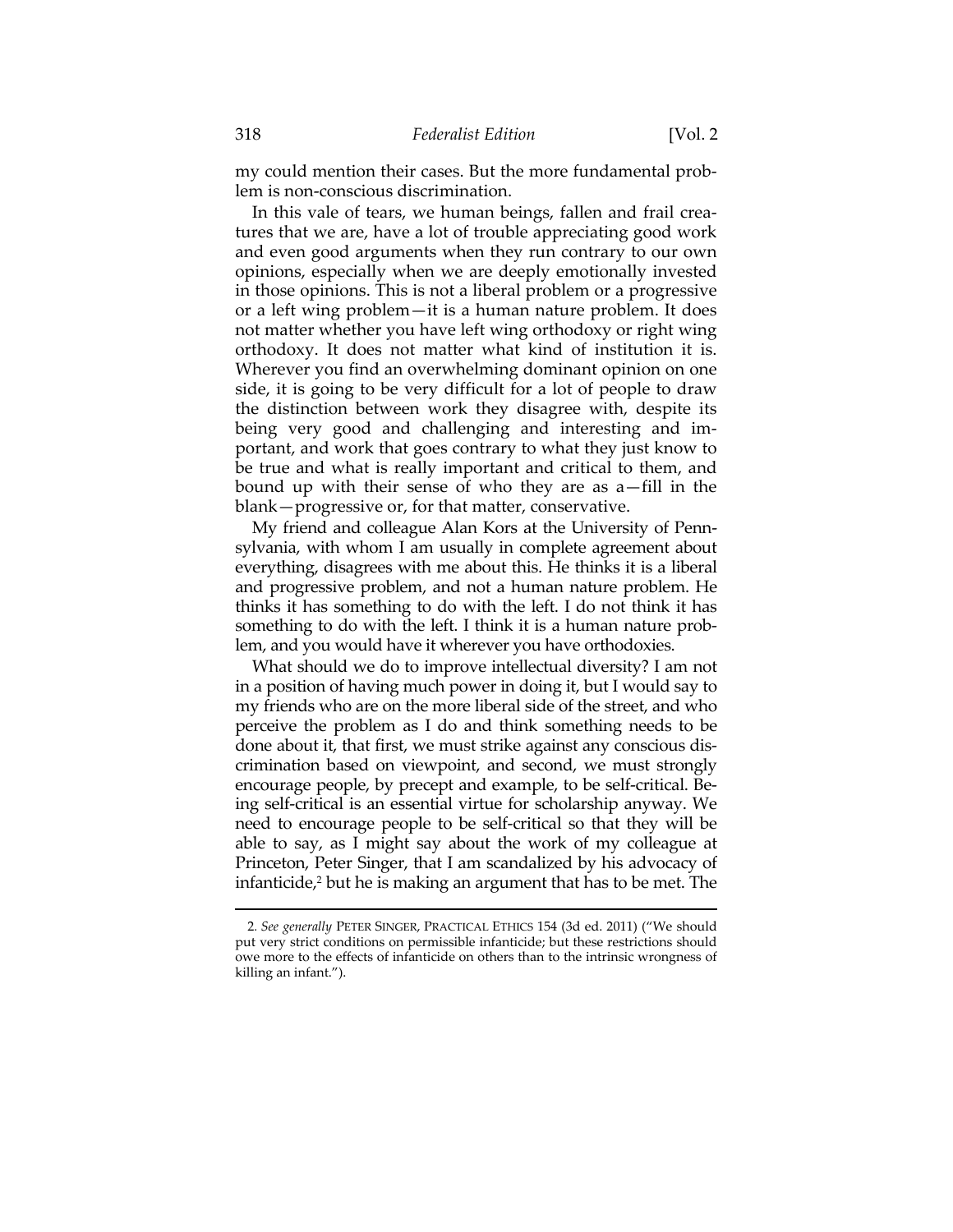burden is on me to make the argument that our dignity as human beings comes by virtue of our humanity, or by our status as rational creatures, or creatures bearing a rational nature, possessing from the very beginning, in the earliest embryonic stage, the radical capacities for the types of characteristically human activities that we think of as the things that give human beings dignity. The burden is on me to meet his challenge. I want my colleagues on the other side to take the same position about work by more conservative scholars, especially in these hot button areas.

But I acknowledge that this is hard to do. And it is especially hard to do when the orthodoxy is in place, because you are not hearing arguments for the other side. When everybody you know, everybody in your circle of friends, tends to think the same thing about a body of issues, no matter how much diversity there is in other respects, it is difficult to work up the motivation to think more critically. It is best not to get into this fix in the first place by letting orthodoxies form, but when we are in them, we must do our best to get people to appreciate our work and be willing to say that they appreciate and acknowledge work that is good, even though they disagree with it.

I wanted to give a couple of examples of the value of viewpoint or intellectual diversity, again, from my own experience. One is the Madison Program at Princeton. The program was founded twelve years ago. Its impact on the intellectual culture of Princeton, precisely by bringing viewpoint diversity into Princeton in a serious way, has been salutary, and many of my liberal colleagues have not only acknowledged but also praised the Madison Program for that. There are more people around who think different things, even about fundamental issues that everybody cares about, and which to the outside world, everybody assumes that academics are on one side and not the other side. It is great because it means that across the university—not just at events sponsored by the Madison Program, but at events in the History Department or the University Center for Human Values where Professor Singer is—people cannot simply rely on everybody in the room sharing the same assumptions. They know they have to defend their premises. That makes for a different, much better, and more serious engagement, profoundly improving the quality of intellectual life.

The second example of the value of intellectual diversity is the experience I have had teaching with my very dear friend and col